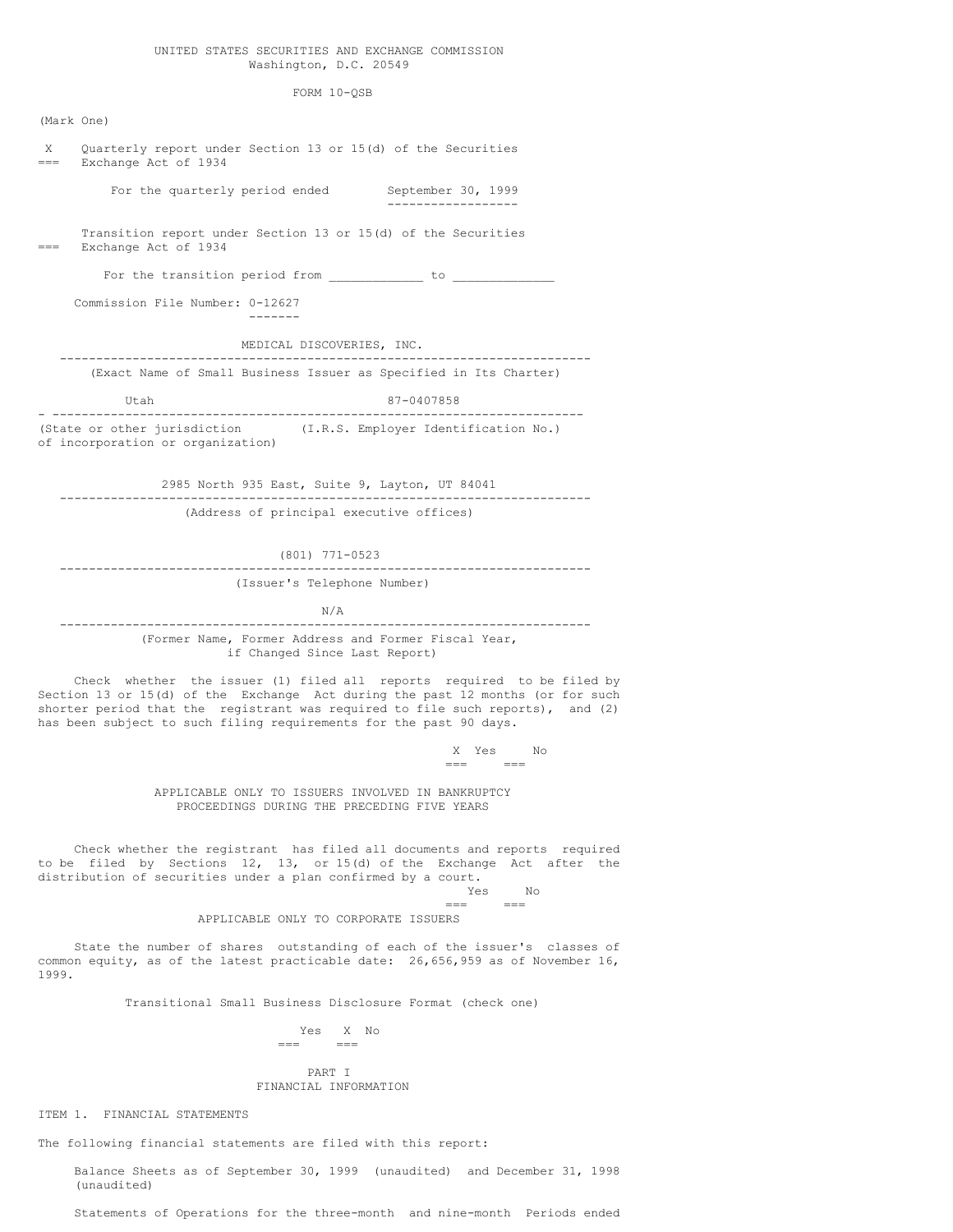September 30, 1999 (unaudited) and September 30, 1998 (unaudited) and since inception through September 30, 1999 (unaudited)

Statements of Cash Flows for the nine-month Periods ended September 30, 1999 (unaudited) and September 30, 1998 (unaudited)

Notes to Unaudited Financial Statements

|             | MEDICAL DISCOVERIES. INC.                      |  |  |  |  |
|-------------|------------------------------------------------|--|--|--|--|
|             | (A DEVELOPMENT STAGE COMPANY)                  |  |  |  |  |
|             | CONDENSED CONSOLIDATED BALANCE SHEET           |  |  |  |  |
|             | AS OF SEPTEMBER 30, 1999 AND DECEMBER 31, 1998 |  |  |  |  |
| (UNAUDITED) |                                                |  |  |  |  |

|                       |                                         | September 30, 1999     | December 31, 1998        |
|-----------------------|-----------------------------------------|------------------------|--------------------------|
| <b>CURRENT ASSETS</b> |                                         | --------------         | --------------           |
|                       | Cash                                    | \$<br>50               | \$<br>84,847             |
|                       | Accounts receivable                     | 2,718                  | 2,716                    |
|                       | Inventory                               | 159,426                | 158,225                  |
|                       | Prepaid expenses                        | $\overline{0}$         | 10,973                   |
|                       |                                         | -------------          | -------------            |
|                       | Total Current Assets                    | 162,194                | 256,761                  |
|                       | PROPERTY AND EQUIPMENT                  |                        |                          |
|                       | Equipment                               | 108,521                | 108,521                  |
|                       | Less: Accumulated depreciation (49,426) |                        | (39, 610)                |
|                       | Net Property and Equipment 59,095       | ----------             | -------------<br>68,911  |
| OTHER ASSETS          |                                         | 900                    | 1,409                    |
| Total Assets          |                                         | \$222,189              | \$327,081                |
|                       |                                         | =============          | --------------           |
|                       | CURRENT LIABILITIES                     |                        |                          |
|                       | Accounts payable                        | \$.<br>1,778,442       | \$<br>1,399,414          |
|                       | Accrued interest                        | 92,132                 | 44,129                   |
|                       | Current maturities of:                  |                        |                          |
|                       | Notes payable                           | 354,418                | 191,717                  |
|                       | Convertible notes payable               | 200,983<br>----------- | 250,983<br>------------- |
|                       | Total Current Liabilities               | 2,425,975              | 1,886,246                |
|                       | STOCKHOLDERS' EQUITY                    |                        |                          |
|                       | Common Stock, no par value,             |                        |                          |
|                       | authorized 100,000,000                  | 9,717,250              | 9,661,250                |
|                       | shares; 26,656,959 shares               |                        |                          |
|                       | issued and outstanding at               |                        |                          |
|                       | September 30, 1999                      |                        |                          |
|                       | Retained deficit                        | (11, 808, 536)         | (11, 107, 915)           |
|                       | Subscription receivables                | (112, 500)             | 112,500                  |
|                       |                                         | -------------          | -------------            |
|                       | Total Stockholders' Equity              | (2, 203, 786)          | (1, 559, 165)            |
|                       |                                         | -------------          | -------------            |
|                       | TOTAL LIABILITIES AND                   |                        |                          |
|                       | STOCKHOLDERS' EQUITY                    | \$222,189              | \$327,081                |
|                       |                                         | =============          | =============            |

## MEDICAL DISCOVERIES, INC. (A DEVELOPMENT STAGE COMPANY) STATEMENT OF OPERATIONS FOR THE PERIODS ENDED SEPTEMBER 30, 1999 AND SEPTEMBER 30, 1998 (UNAUDITED)

<TABLE> <CAPTION>

|                              | For the three months<br>ended September 30, |              |               | For the nine months<br>ended September 30, |     |      | Cumulative<br>Amounts since<br>November 20, |                 |               |                               |
|------------------------------|---------------------------------------------|--------------|---------------|--------------------------------------------|-----|------|---------------------------------------------|-----------------|---------------|-------------------------------|
|                              |                                             | 1999         |               | 1998                                       |     | 1999 |                                             | 1998            |               | $1991$ (date of<br>inception) |
| $<$ S $>$<br>REVENUE         | <<                                          |              | < <sub></sub> |                                            | <<> |      | < <sub></sub>                               |                 | < <sub></sub> |                               |
| Revenue and fees<br>Interest |                                             | $\circ$<br>0 | S             | 4,837                                      |     |      | S.                                          | 17,684<br>2,515 | S             | 126 609<br>23,406             |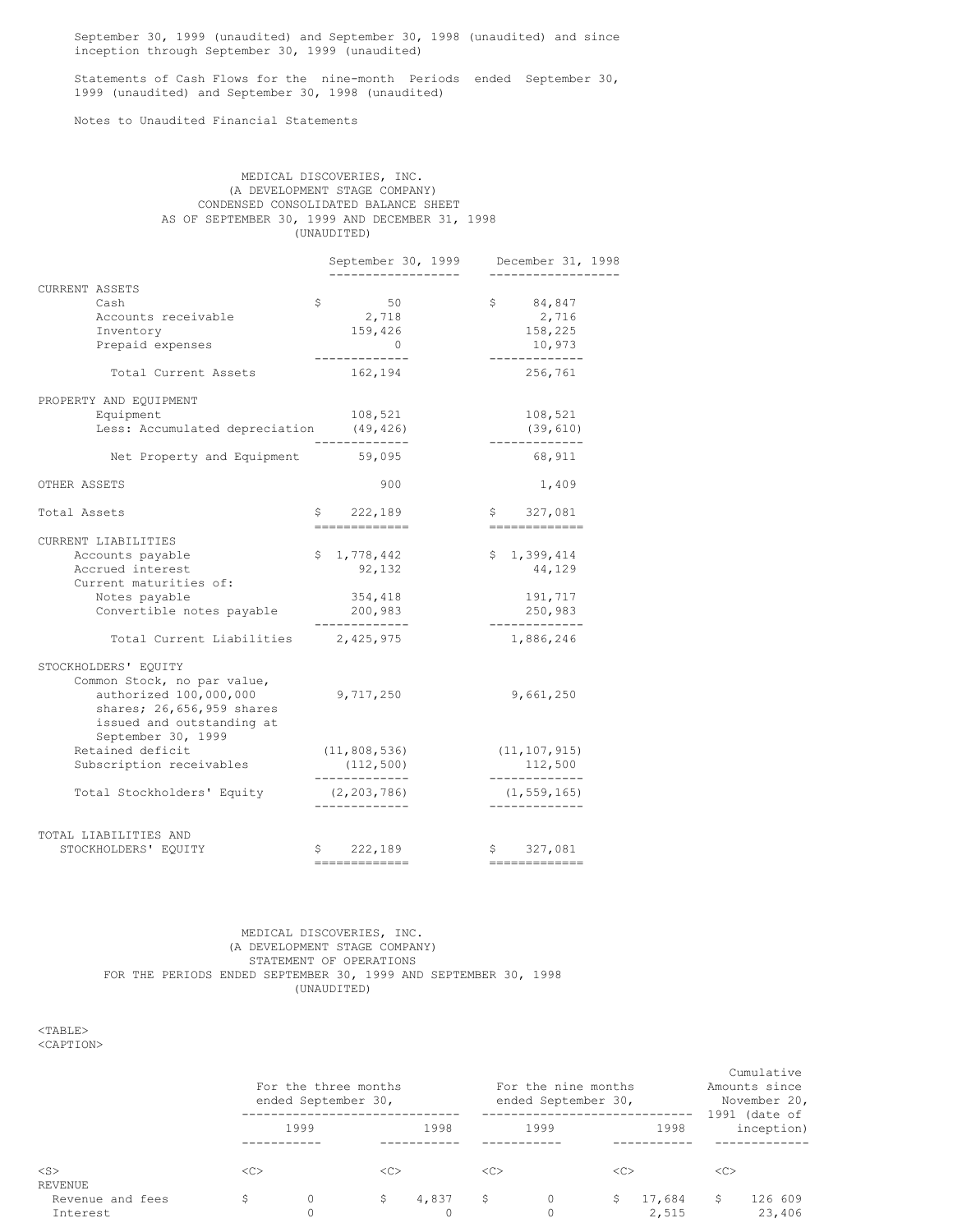|                                                                                        | ---------                                                                             |                             | ___________                                                                                                                                                                                                                                                                                                                                                                               |                                                                                                          |
|----------------------------------------------------------------------------------------|---------------------------------------------------------------------------------------|-----------------------------|-------------------------------------------------------------------------------------------------------------------------------------------------------------------------------------------------------------------------------------------------------------------------------------------------------------------------------------------------------------------------------------------|----------------------------------------------------------------------------------------------------------|
| $\Omega$                                                                               | 11,006                                                                                |                             |                                                                                                                                                                                                                                                                                                                                                                                           | 20,199 150,015                                                                                           |
| $\Omega$                                                                               |                                                                                       | $\sim$ 0                    | 7,250                                                                                                                                                                                                                                                                                                                                                                                     | 7,750                                                                                                    |
| $\Omega$                                                                               | 3,944                                                                                 | $\Omega$                    | 12,949                                                                                                                                                                                                                                                                                                                                                                                    | 142,265                                                                                                  |
| $\overline{0}$<br>Research and development 10,633<br>General and administrative 63,490 |                                                                                       |                             | $\sim$ 0<br>277,017<br>452,711                                                                                                                                                                                                                                                                                                                                                            | 1,001,500<br>2,648,297<br>7,863,801<br>-------------                                                     |
| 74,123                                                                                 |                                                                                       | 622,287                     | 729,728                                                                                                                                                                                                                                                                                                                                                                                   | 11,513,598                                                                                               |
| (74, 123)                                                                              | (371, 265)                                                                            |                             | (716, 779)                                                                                                                                                                                                                                                                                                                                                                                | -------------<br>(11, 297, 210)                                                                          |
| (19, 576)<br>------------                                                              | (13, 237)<br>___________                                                              | -----------                 | (39, 459)<br>___________                                                                                                                                                                                                                                                                                                                                                                  | (273, 162)                                                                                               |
| (93,699)                                                                               | (384, 502)                                                                            |                             |                                                                                                                                                                                                                                                                                                                                                                                           |                                                                                                          |
| $\bigcap$                                                                              | $\Omega$                                                                              | $\Omega$                    | $\Omega$                                                                                                                                                                                                                                                                                                                                                                                  | $\Omega$                                                                                                 |
| LOSS BEFORE EXTRAORDINARY (93,699)                                                     |                                                                                       |                             |                                                                                                                                                                                                                                                                                                                                                                                           | $(756, 235)$ $(11, 644, 495)$                                                                            |
| $\bigcirc$                                                                             | $\Omega$                                                                              | $\Omega$                    | $\circ$                                                                                                                                                                                                                                                                                                                                                                                   | 1,235,536                                                                                                |
| \$ (93, 699)<br>-----------                                                            |                                                                                       | \$(700, 621)<br>=========== | \$(756, 235)<br>===========                                                                                                                                                                                                                                                                                                                                                               | -------------<br>\$(10, 408, 959)<br>=============                                                       |
| \$<br>(0.00)<br>0.00                                                                   |                                                                                       | \$ (0.03)<br>0.00           | 0.00                                                                                                                                                                                                                                                                                                                                                                                      | \$ (0.61)<br>0.07                                                                                        |
| \$<br>(0.00)                                                                           |                                                                                       | \$ (0.03)                   | \$ (0.03)                                                                                                                                                                                                                                                                                                                                                                                 | \$ (0.54)<br>=============                                                                               |
| 26,602,539<br>===========                                                              |                                                                                       |                             | ===========                                                                                                                                                                                                                                                                                                                                                                               | 23,897,943 19,232,432                                                                                    |
|                                                                                        | ___________<br>-----------<br>__________<br>___________<br>___________<br>=========== | -----------<br>-----------  | $\sim$ 0<br>2,250<br>------------<br>$0$ 0<br>131,530 376,006<br>243,679 246,281<br>------------<br>375,209<br>------------<br>(622, 287)<br>(78, 334)<br>(700, 621)<br>$(384, 502)$ $(700, 621)$<br>___________<br>___________<br>\$(384, 502)<br>===========<br>\$ (0.02)<br>0.00<br>\$ (0.02)<br>===========<br>===========<br>23,997,410 26,493,405<br>===========<br>$=$ =========== | ------------<br>------------<br>$(756, 235)$ $(11, 644, 495)$<br>___________<br>\$ (0.03)<br>=========== |

 $<$ /TABLE>

# MEDICAL DISCOVERIES, INC. (A DEVELOPMENT STAGE COMPANY) STATEMENT OF CASH FLOWS FOR THE PERIODS ENDED SEPTEMBER 30, 1999 AND SEPTEMBER 30, 1998 (UNAUDITED)

|                                                   | For the nine months<br>ended September 30, | Cumulative<br>Amounts since<br>November 20,<br>$1991$ (date of |                                               |
|---------------------------------------------------|--------------------------------------------|----------------------------------------------------------------|-----------------------------------------------|
|                                                   | 1999                                       | 1998                                                           | inception)                                    |
| OPERATING ACTIVITIES<br>Net income (loss) for the |                                            |                                                                |                                               |
| period<br>Add non-cash items                      |                                            |                                                                | $$(700, 621)$ $$(756, 237)$ $$(10, 408, 959)$ |
| Common stock options issued                       |                                            |                                                                |                                               |
| for services                                      |                                            |                                                                | 2,336,303                                     |
| Common stock issued for                           |                                            |                                                                |                                               |
| services and license                              | 54,000                                     | 0                                                              | 3,583,986                                     |
| Reduction of legal costs                          | $\Omega$                                   | $\Omega$                                                       | (130, 000)                                    |
| Depreciation                                      | 9,816                                      | 10,931                                                         | 50,885                                        |
| Loss on disposal of equipment                     | 0                                          | 0                                                              | 30,364                                        |
| Gain on debt restructuring                        | 0                                          | $\Omega$                                                       | (1, 235, 536)                                 |
| Write-off receivables                             | $\Omega$                                   | $\Omega$                                                       | 193,965                                       |
| Decrease (increase) in:                           |                                            |                                                                |                                               |
| Receivables                                       | (2)                                        | 26,825                                                         | 10,247                                        |
| Inventory                                         | (1, 201)                                   | (134, 500)                                                     | (159, 426)                                    |
| Prepaid Expenses                                  | 10,973                                     | (4, 220)                                                       | $\Omega$                                      |
| Other assets                                      | 509                                        | 2,260                                                          | (1, 409)                                      |
| Increase (decrease) in:                           |                                            |                                                                |                                               |
| Accounts payable                                  | 410,050                                    | 386,124                                                        | 1,622,533                                     |
| Accrued expenses                                  | 16,978                                     | 17,712                                                         | 113,613                                       |
| Net Cash from Operations                          | (199, 498)                                 | (222, 172)                                                     | (4, 013, 419)                                 |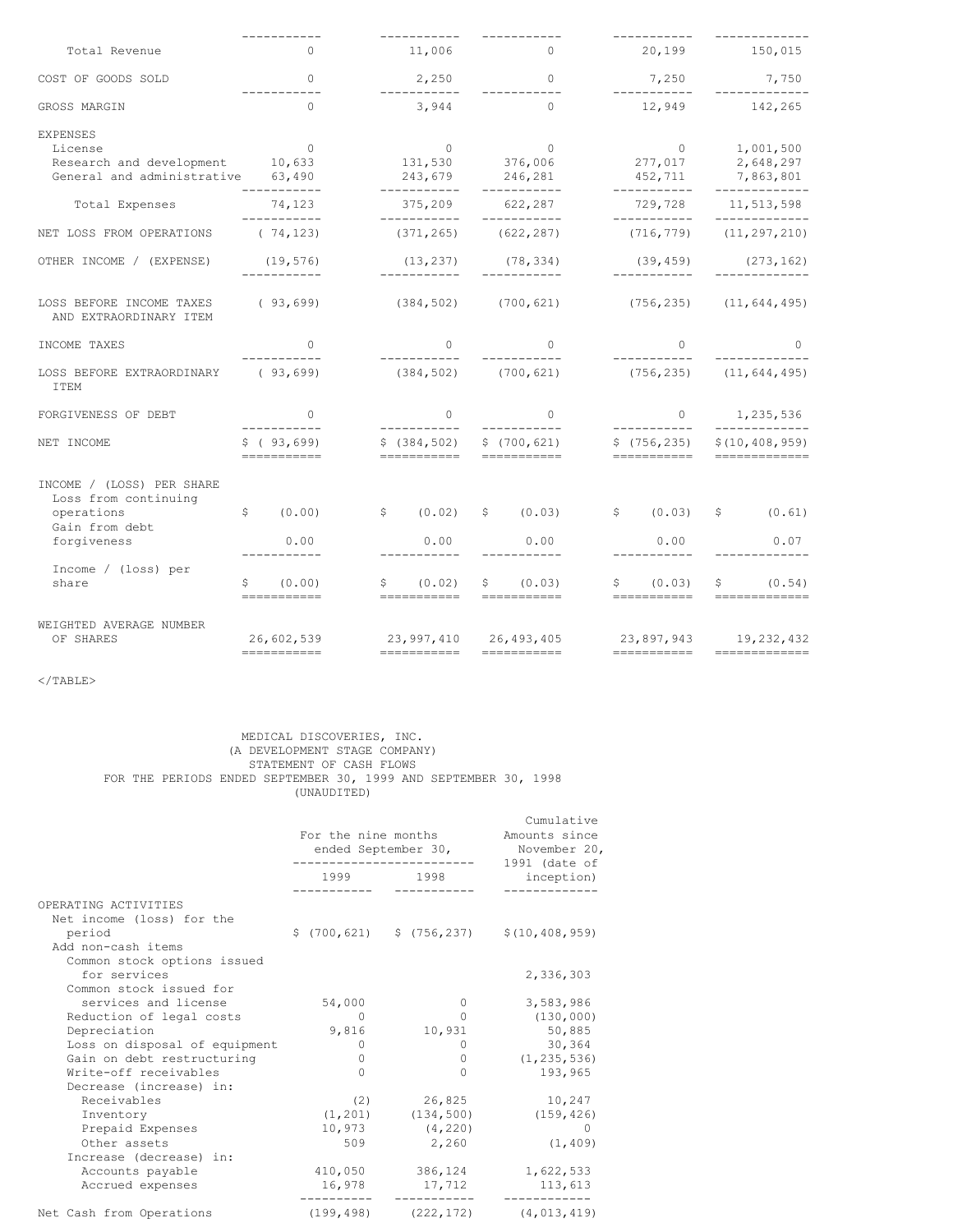| INVESTING ACTIVITIES               |           |                        |             |
|------------------------------------|-----------|------------------------|-------------|
| Purchases of equipment             | $\bigcap$ | (32, 944)              | (132, 184)  |
| Payments received on note          |           |                        |             |
| receivable                         | $\bigcap$ | 0                      | 130,000     |
| Net Cash from Investing Activities | $\bigcap$ | (79,000)               | (2, 184)    |
| FINANCING ACTIVITIES               |           |                        |             |
| Increase in notes payable          | 162,701   | $\Omega$               | 409,507     |
| Payment of notes payable           |           | $(50, 000)$ $(3, 409)$ | (97, 287)   |
| Increase in notes payable          |           | $\Omega$               | 316,700     |
| Equity contributed                 | 0         | O                      | 131,374     |
| Proceeds from issuance of          |           |                        |             |
| common stock                       | 2,000     | 631,680                | 3, 255, 359 |
| Net Cash from Financing            |           |                        |             |
| Activities                         | 114,701   | 635,089                | 4,015,653   |
| NET INCREASE / (DECREASE) IN CASH  |           | $(84, 797)$ 151,094    | 50          |
| CASH, BEGINNING PERIOD             | 84,847    | 764                    | ∩           |
| CASH ENDING PERIOD                 | 50<br>S.  | 151,858<br>S.          | Ŝ<br>50     |
|                                    |           | =========              |             |

#### MEDICAL DISCOVERIES, INC.

### NOTES TO FINANCIAL STATEMENTS September 30, 1999

## NOTES TO UNAUDITED FINANCIAL STATEMENTS

The unaudited financial statements include the accounts of Medical Discoveries, Inc. and include all adjustments which are, in the opinion of management, necessary to present fairly the financial position as of September 30, 1999 and the results of operations and changes in financial position for the three-month and nine-month periods ended September 30, 1999. The results of operations for the three-month and nine-month periods ended September 30, 1999 are not necessarily indicative of the results to be expected for the entire year.

### ITEM 2. MANAGEMENT'S DISCUSSION AND ANALYSIS OR PLAN OF OPERATION.

#### OPERATIONS AND LIQUIDITY.

MDI booked no revenue for the period from January 1, 1999 to September 30, 1999 compared to \$17,684 in revenue for the same period in 1998. The Company discontinued sales of imported functional water machines in 1998 which resulted in the absence of revenue. MDI spent \$376,006 in research and development costs during the first nine months of 1999 compared to \$277,017 for the same period in last year. The increased spending reflects the accrual of \$218,000 for expenses previously incurred at Harvard and an outside research lab for MDI-P and MDI-HCS product testing. General and administrative costs decreased to \$246,281 during the nine-month period ended September 1999 from \$452,711 for the same period in 1998. This reduction in spending was mainly due to the Company's scaled back operations due to cash shortages. In May 1999, the Company depleted its remaining cash accounts and temporarily suspended payments to creditors.

Funding for on-going operations is discussed in the "Additional Funding is Required" section below. In an attempt to find additional funding, members of the board made short-term loans to MDI to allow the Company to continue to present its plans to potential investors. As discussed below, the Company signed a letter of intent in October 1999 with a funding group to provide additional funding for operations. As part of the due diligence efforts discussed below, the Company borrowed \$20,000 to maintain operations from the funding group. If these funds are exhausted before due diligence investigations are completed, the Company will seek additional debt from the funding group.

## PHARMACEUTICAL DRUG DISCOVERY AND DEVELOPMENT ACTIVITIES

Due to the absence of available funding, the Company suspended its testing and development program efforts. Based on work previously completed, Dr. Aldona Baltch, Albany , New York, has submitted a manuscript describing the antimicrobial activity of MDI-P against several species of bacteria. Significant killing was observed at dilutions of up to 1:10,000 for Candida Albacans. This will be the first full paper to be published on MDI-P.

# MDI HEALTHCARE SYSTEMS, INC. CONSUMER PRODUCTS SUBSIDIARY

MDI's consumer product subsidiary, MDI HealthCare Systems, Inc., (MDI-HCS) has been unable to record any sales due to the absence of funds. MDI-HCS continues to maintain contact with the groups where it has previously executed sales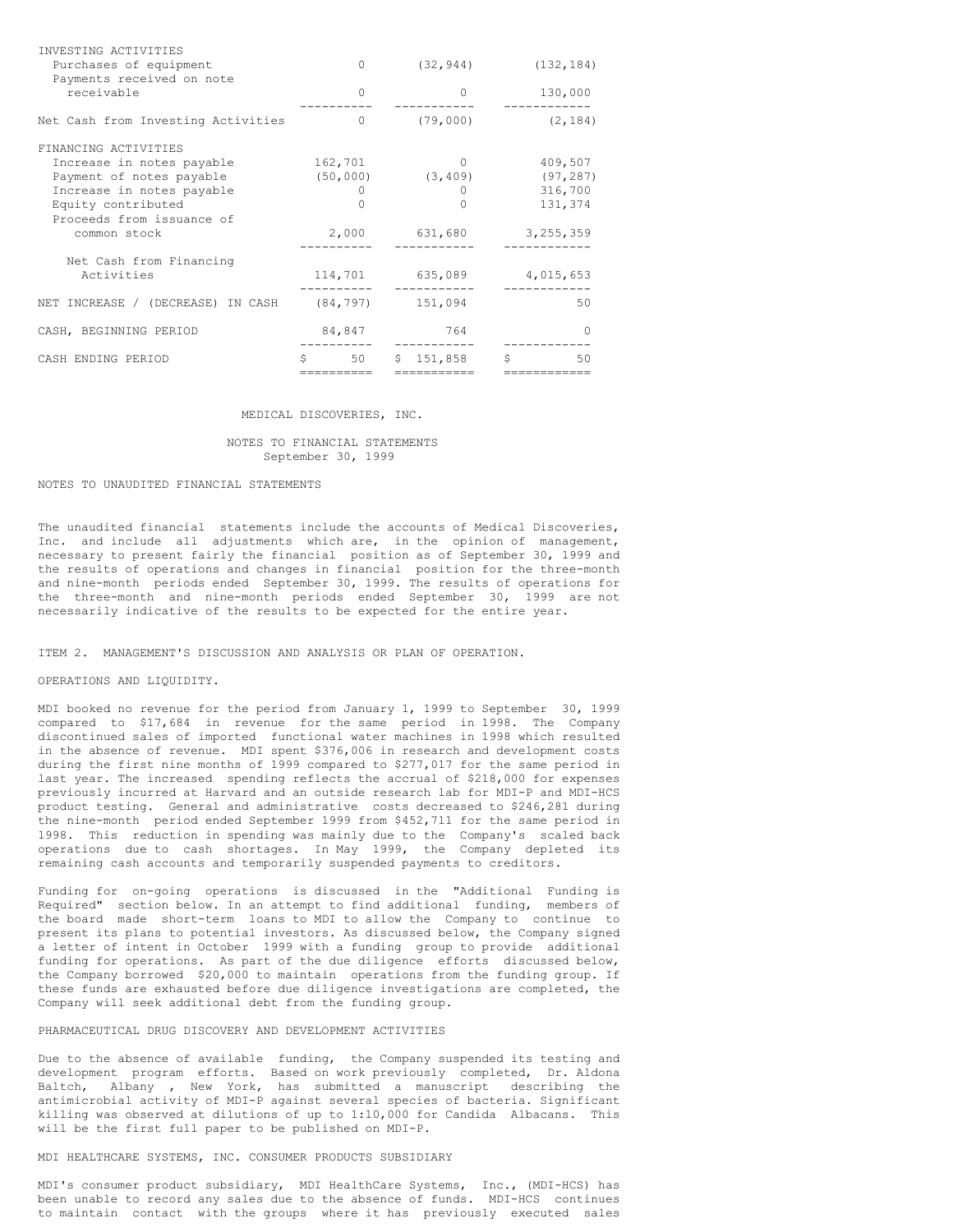agreements and the potential for sales in the future remains.

The success of MDT-HCS depends on the Company's ability to raise additional funds to properly launch its products and the response of competitive products. See "Additional Funding is Required" section below.

#### ADDITIONAL FUNDING IS REQUIRED

Management intends to raise substantial additional funds in private stock offerings in the near future in order to meet its near-term funding requirements. In the future, management anticipates the need to raise substantial additional funds in public stock offerings as well. It is anticipated that shareholders may experience substantial dilution due to the current financial position of the Company. The funds to be raised will be used in the following areas: 1) the launch of MDl-HCS, 2) continued research for MDI-P, 3) payment of the MDI Trust Fund obligations, 4) commencement of payment of salaries to Company personnel, and 5) at such time as funds become available, payment of prior debts of the Company.

## SUBSEQUENT EVENTS

As of November 16, 1999, had experienced at least two events significant events: 1) the termination Mr. Lee Kulas as President and CEO, and 2) the execution of a letter of intent outlining terms of additional funding.

As of May 31, 1999, the Company stopped accruing salary for Mr. Kulas as well as for other principals in the Company. On September 15, 1999, the Board of Directors officially terminated the employment contract of Mr. Lee Kulas, to allow Mr. Kulas to pursue other interests. Mr. Kulas remains a director of the Company.

In October 1999, the Company signed a letter of intent with an outside investment group. The letter provides for a due diligence investigation. If MDI completes due diligence investigations successfully, MDI and the investment group will form a joint venture to sell MDI-HCS products. The Company plans for the joint venture to generate cash for further development of MDI-P. MDI has also initiated discussions with the investment group for a direct investment in MDI.

Under the terms of the joint venture, the investment group will provide funds of \$750,000 to the joint venture and will extend a \$150,000 line of credit to MDI. MDI will assign all rights it owns in HCS products to the joint venture. MDI will own 42 percent of the joint venture. In exchange for the \$750,000 contributed to the joint venture and the line of credit extended to MDI, the investment group will receive 25,000,000 shares of MDI stock, which would represent an ownership interest of approximately 48 percent of the Company.

In early December 1999, the investment group notified MDI that its due diligence investigations would require up to an additional 120 days. As a temporary measure to provide funds to MDI, the investment group has made two short-term loans totaling \$32,000 to the Company. These short-term loans will be converted to draws against the \$150,000 line of credit contemplated by the letter of intent. MDI plans to request additional funds as required during the due diligence period. In addition, the Company has signed an agreement with a term of 120 days granting a company controlled by the investment group to sell MDI HealthCare Systems products. The purpose of the agreement is to allow the Company to begin to market its products immediately pending the completion of the due diligence and subsequent joint venture and funding issues contemplated in the letter of intent.

With the exception of the actual reported financial results and other historical information, the statements made in the Management's Discussion and Analysis of Financial Condition and Results of Operations and elsewhere in this report are forward looking statements that involve risks and uncertainties that could affect actual future results. Such risks and uncertainties include, but are not limited to: the regulatory environment, the technical and engineering risks associated with new product development, the availability of funding, the cooperation of the Company's creditors, the ability of the Company to attract and retain competent personnel, consumer acceptance of HCS products, favorable negotiations with partners in the proposed joint venture, the presence of possible competitors, and competing technologies.

## PART II

#### OTHER INFORMATION

# ITEM 1. LEGAL PROCEEDINGS

The Company is not currently involved in any litigation and there has been no change in any with regard to any potential legal dispute since the filing of the Company's 10Q for the quarter ended March 31, 1999.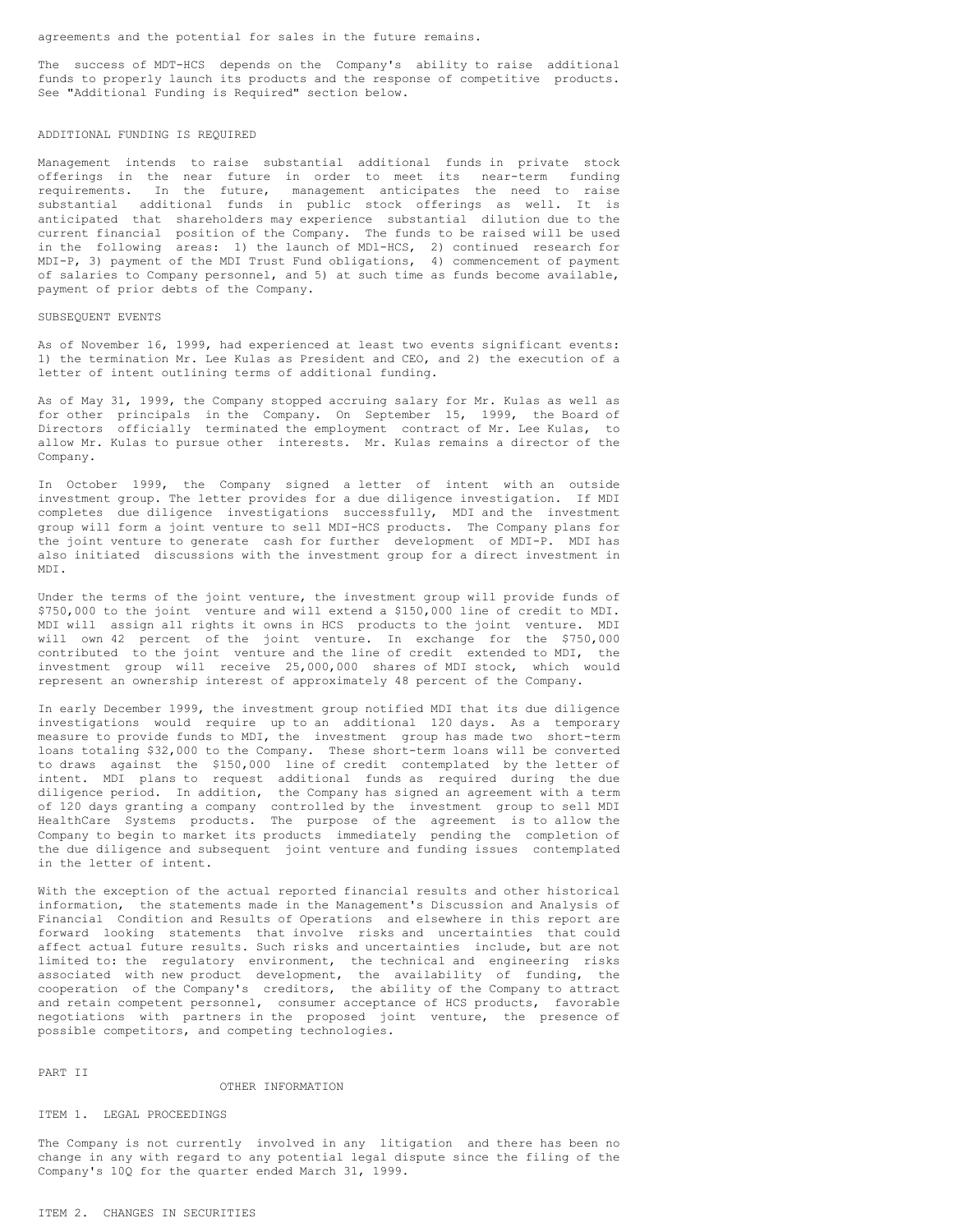ITEM 3. DEFAULTS UPON SENIOR SECURITIES N/A ITEM 4. SUBMISSION OF MATTERS TO A VOTE OF SECURITY HOLDERS N/A ITEM 5. OTHER INFORMATION N/A ITEM 6. EXHIBITS AND REPORTS ON FORM 8-K (a) Exhibits required by Item 601 of Regulation S-B. The following are exhibits to this Form 10-QSB. EXHIBIT NUMBER DESCRIPTION - --------------- -----------

27 Financial Data Schedule.

(b) Reports on Form 8-K

N/A

SIGNATURES

In accordance with the requirements of the Exchange Act, the registrant caused this report to be signed on its behalf by the undersigned, thereunto duly authorized.

MEDICAL DISCOVERIES, INC.

Date: November 19, 1999 /s/ David Walker

--------------------------- Chairman of the Board

Officer